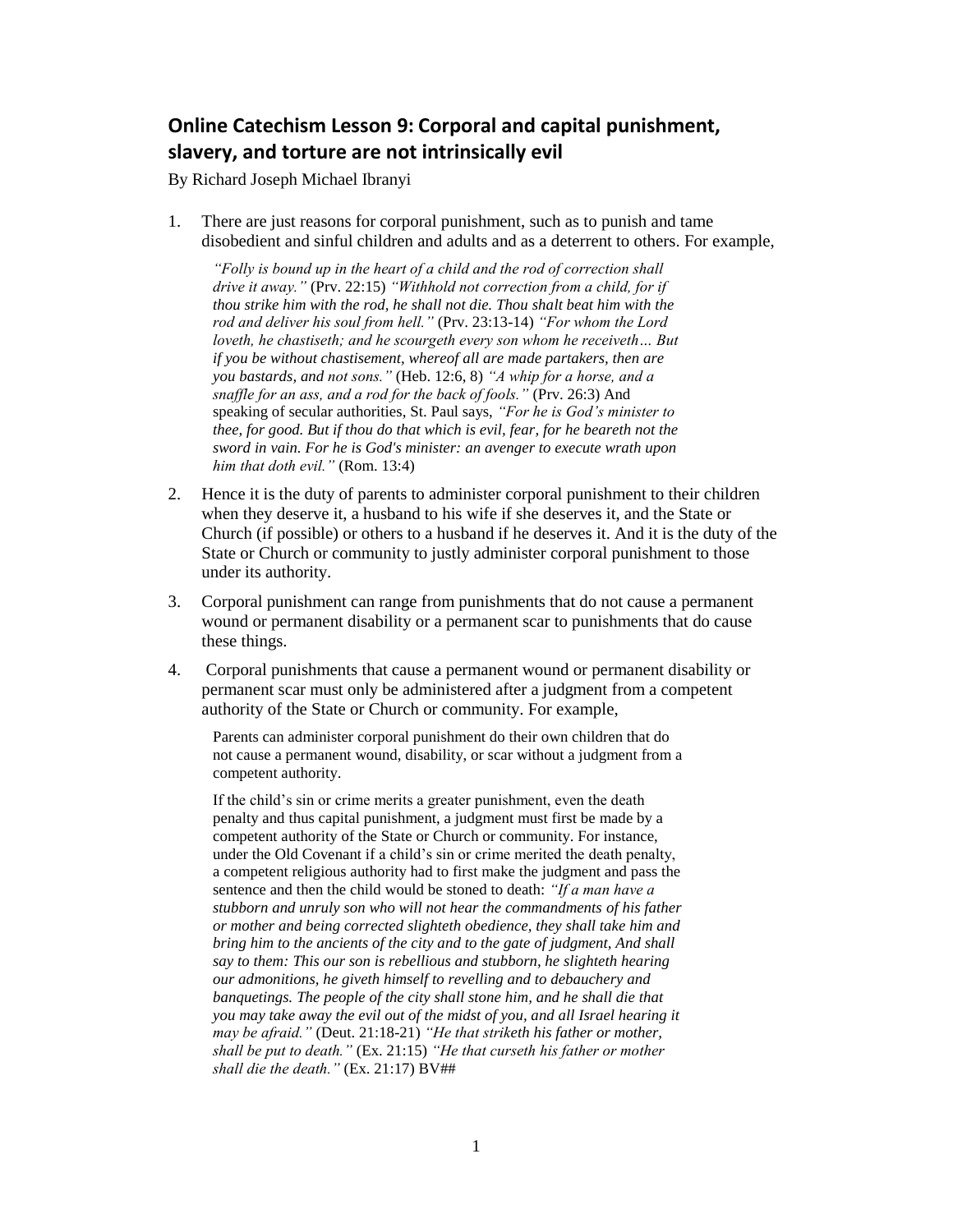- 5. Corporal punishment must not be more severe or less severe than required by justice or else it undermines the purpose and good effect of corporal punishment. Hence corporal punishment must fit the sin or crime.
- 6. There are just reasons for capital punishment (the death penalty) and war. Hence the translation of the Fifth Commandment's "Thou shalt not kill" is incorrect. The true translation is "Thou shalt not murder." For example,

After God gave Moses the Ten Commandments, Moses killed 23,000 evil Israelites at the bottom of Mount Sinai: *"Then standing in the gate of the camp, he* [Moses] *said: If any man be on the Lord's side let him join with me. And all the sons of Levi gathered themselves together unto him. And he said to them: Thus saith the Lord God of Israel: Put every man his sword upon his thigh. Go, and return from gate to gate through the midst of the camp and let every man kill his brother and friend and neighbour. And the sons of Levi did according to the words of Moses, and there were slain that day about three and twenty thousand men."* (Ex. 32:26-28)

Josue killed men, women, and children in a just war: *"And we took all his cities at that time, killing the inhabitants of them, men and women and children. We left nothing of them:"* (Deut. 2:34) And King David killed many in just wars for the glory of God.

Jesus Christ says, *"But as for those my enemies who would not have me reign over them, bring them hither and kill them before me."* (Lk. 19:27) Hence Jesus told his followers that a time would come when they must take up the sword: *"But now he that hath a purse, let him take it, and likewise a scrip; and he that hath not, let him sell his coat, and buy a sword."* (Lk. 22:36)

Two saints who killed for Christ during the New Covenant era in just wars were the Holy Roman Emperors Constantine and Charlemagne.

St. Paul says that certain sinners are "worthy of death": *"Who, having known the justice of God, did not understand that they who do such things are worthy of death; and not only they that do them, but they also that consent to them that do them."* (Rom. 1:32))

St. John says that are some sins the merit the death penalty: *"He that knoweth his brother to sin a sin which is not to death, let him ask and life shall be given to him, who sinneth not to death. There is a sin unto death; for that I say not that any man ask. All iniquity is sin. And there is a sin unto death."* (1 Jn. 5:16-17)

And the Two Witnesses of the Apocalypse will kill for Christ and call down the wrath of God upon a multitude of people: *"And I will give unto my two witnesses, and they shall prophesy a thousand two hundred sixty days, clothed in sackcloth. These are the two olive trees and the two candlesticks that stand before the Lord of the earth. And if any man will hurt them, fire shall come out of their mouths and shall devour their enemies. And if any man will hurt them, in this manner must he be slain. These have power to shut heaven that it rain not in the days of their prophecy; and they have power over waters to turn them into blood and to strike the earth with all plagues as often as they will."* (Apoc. 11:3-6)

7. Slavery (which includes making slaves of several generations of men, women, and children) is not intrinsically evil and hence there are just reasons for slavery. God uses either his faithful chosen people or even unbelievers to justly enslave people. For example,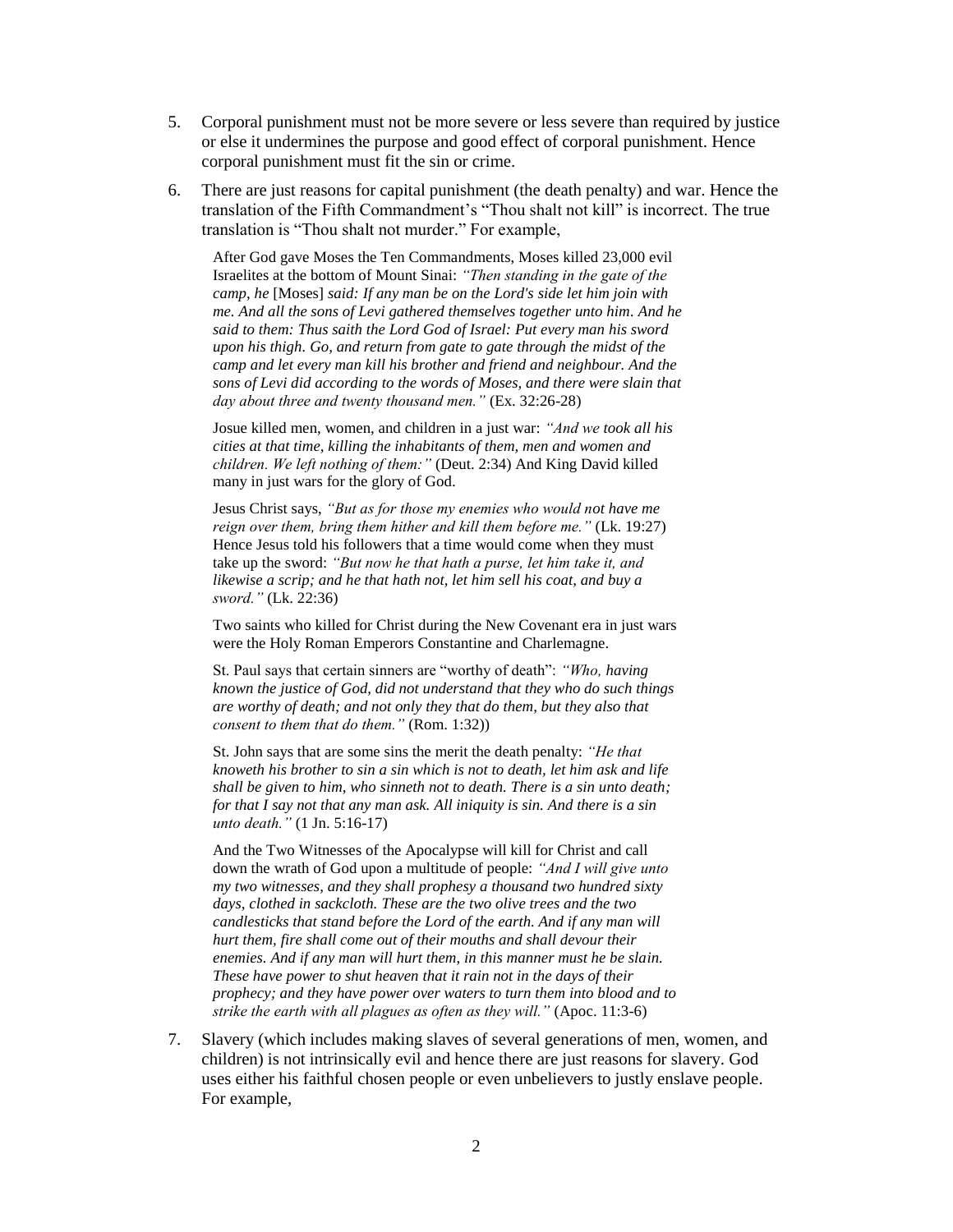God ordained that his faithful chosen people should have slaves: *"Let your bondmen and your bondwomen* [slaves] *be of the nations that are round about you. And of the strangers that sojourn among you or that were born of them in your land, these you shall have for slaves."* (Lev. 25:44-45)

But God has also ordained many times that his obstinately sinful chosen people be made slaves by unbelievers for many generations, such when they were enslaved by the Egyptians, Syrians, Babylonians, and Persians.

St. Peter says, *"Slaves, be subject to your masters with all fear."* (1 Pt. 2:2:18) St. Paul likewise says, *"Slaves, obey in all things your masters."* (Col. 3:22)

And St, Paul even condones Catholics owning Catholic slaves: *Whosoever are slaves under the yoke, let them count their masters worthy of all honour lest the name of the Lord and his doctrine be blasphemed. But they that have believing masters, let them not despise them because they are brethren; but serve them the rather because they are faithful and beloved who are partakers of the benefit. These things teach and exhort."* (1 Tim. 6:1-2)

8. Hence slavery that is ordained by God to punish and humble the wicked or to try the righteous is good slavery, but slavery that is not ordained by God is evil and thus sinful slavery. What follows is an example of unjust cruelty in a justified war and unjust slavery:

*"And the children of Israel carried away of their brethren two hundred thousand women, boys, and girls, and an immense booty; and they brought it to Samaria. At that time there was a prophet of the Lord there whose name was Oded, and he went out to meet the army that came to Samaria and said to them: Behold the Lord the God of your fathers being angry with Juda, hath delivered them into your hands and you have butchered them cruelly so that your cruelty hath reached up to heaven. Moreover you have a mind to keep under the children of Juda and Jerusalem for your bondmen and bondwomen, which ought not to be done, for you have sinned in this against the Lord your God. But hear ye my counsel and release the captives that you have brought of your brethren because a great indignation of the Lord hangeth over you."* (2 Par. 28:8-11)

9. The unjust treatment of slaves is sinful. Hence slaves must be punished not more or less severely than they deserve. And slaves must never be immorally abused. For example,

If a slave is not killed for a crime worthy of death, then this is unjust treatment of the slave because he deserves death. However, if a slave is put to death for a crime not worthy of death, then this is murder and unjust treatment of the slave: *"Torture and fetters are for a malicious slave… And if he be not obedient, bring him down with fetters, but be not excessive towards any one; and do no grievous thing without judgment. If thou have a faithful slave, let him be to thee as thy own soul; treat him as a brother because in the blood of thy soul thou hast gotten him."* (Eclcus. 33:28-31)

10. Hence there are just reasons for torture, such as God torturing devils and humans in hell forever and men torturing other men for just reasons. Some just reasons for torture are to punish offenders, to deter offenders from committing future sins or crimes, to get vital information from an enemy in a just war or for a just cause, or to inflict punishment for penance due to sins.